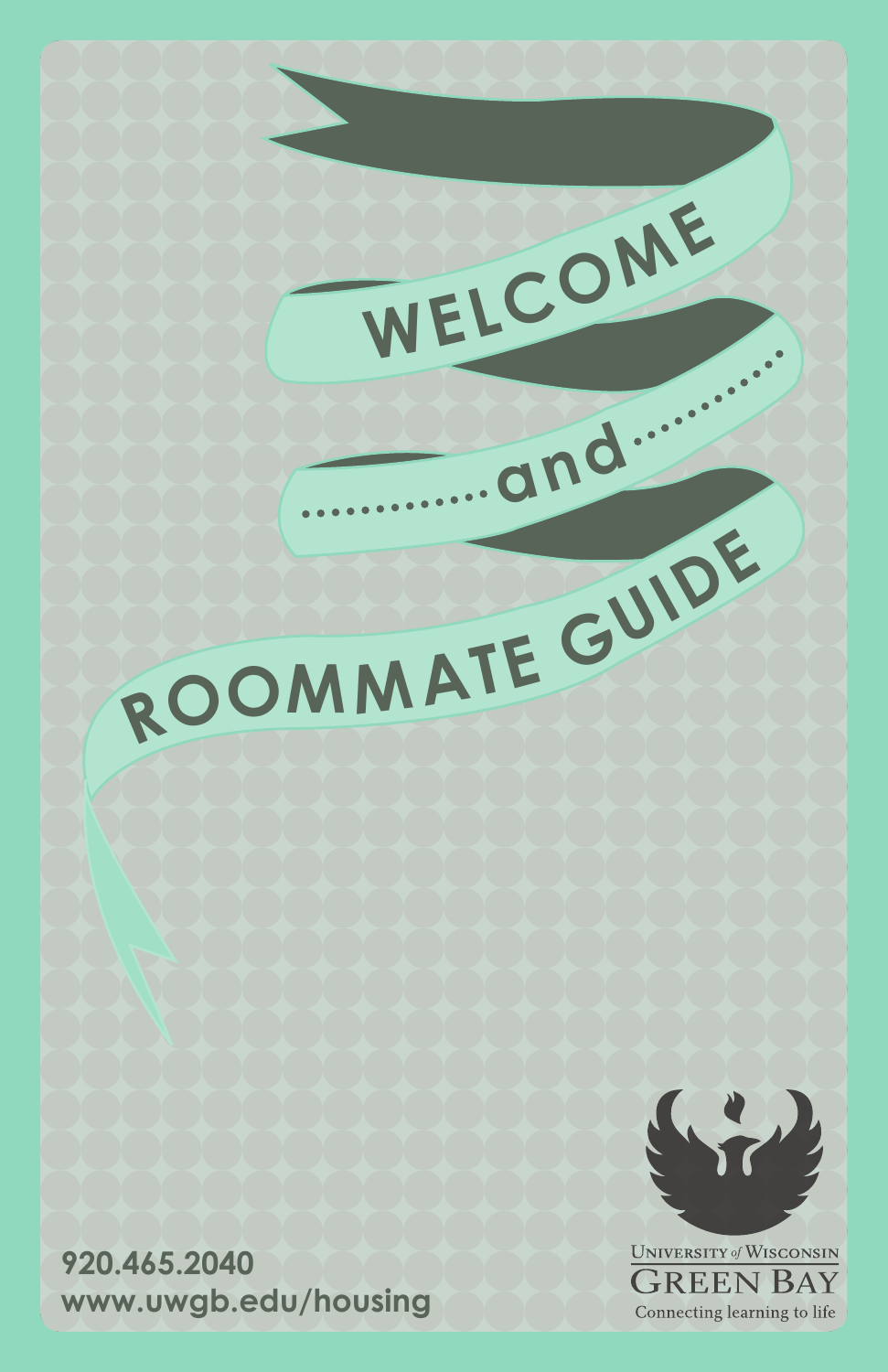# **WELCOME TO THE UNIVERSITY VILLAGE!**

#### .............................

Residence Hall and apartment living is an important part of the collegiate experience at the University of Wisconsin-Green Bay and is designed to provide a wide range of living and learning opportunities. These opportunities are designed to encourage your involvement. Either individually or through representative groups, students may design and participate in a variety of activities. We encourage each of you to become involved in making this experience meaningful and rewarding.

## **THE OFFICE OF RESIDENCE LIFE**

The Office of Residence Life is located in the Community Center in the center of University housing. Office hours are 8:00 a.m. to 4:30 p.m., Monday - Friday, except holidays. The Residence Life Staff is dedicated to creating a quality living environment for on-campus students. The following individuals oversee the residence halls and apartments:

#### **Resident Assistants**

The RAs and CAs are specially trained students living in your building. RAs plan programs and activities, serve as a peer advisor and resource person, and enforce University and housing policies.

#### **Community Advisors**

CAs serve as team leaders for Resident Assistants in various living areas on campus.

#### **Area Coordinators**

These professional staff members who live on campus supervise RAs and CAs, coordinate community development, educational and recreational programs, and advise student groups.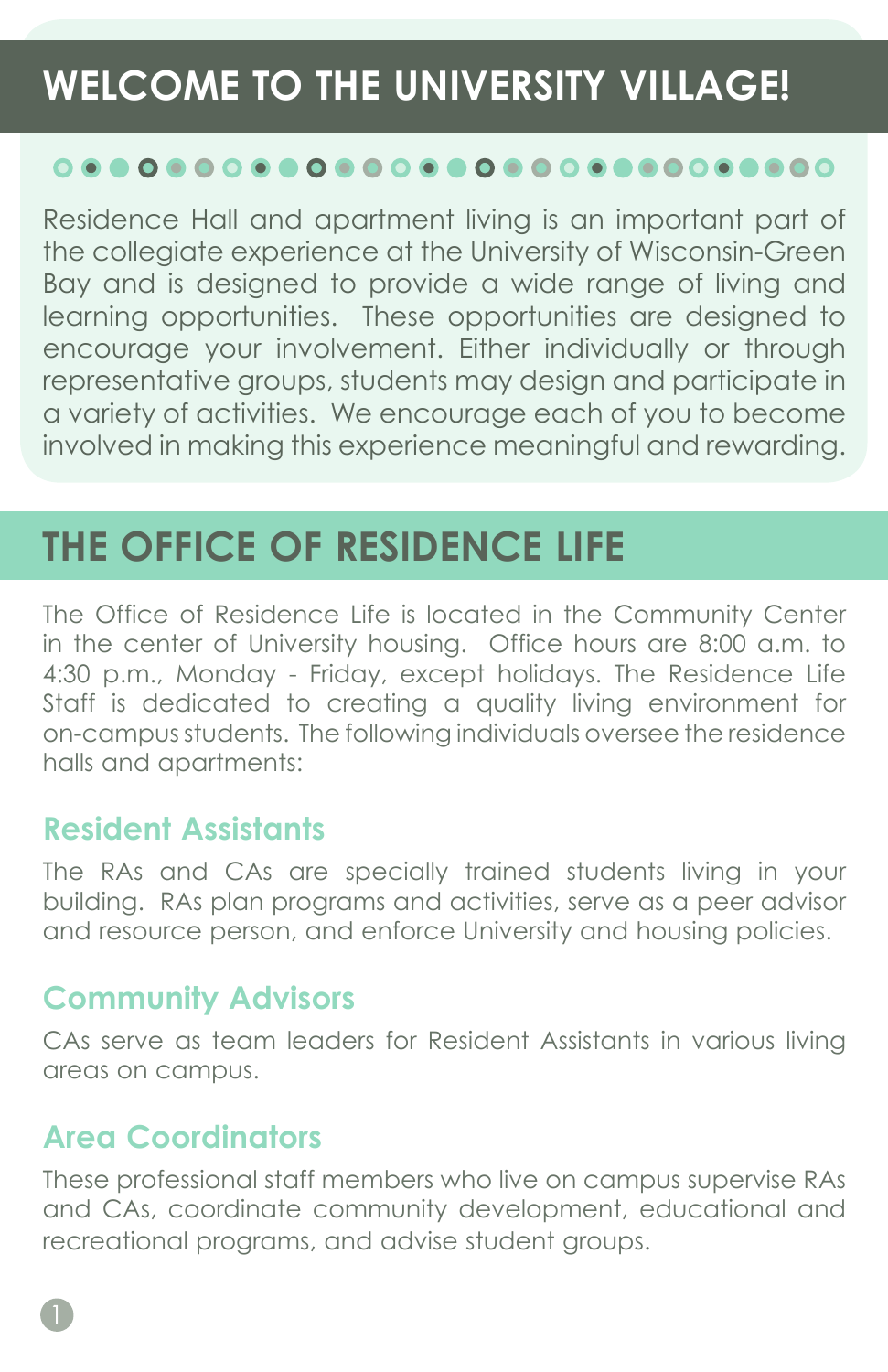## **Director of Residence Life**

The Director of Residence Life works closely with students, staff, and various University departments to plan, direct and administer all aspects of the operation of the housing system. This includes administrative duties, facilities management, security, programming, budget, and management.

## **Associate Director**

This person coordinates business and summer housing operations, marketing and public relations, assessment research, and staff recruitment and selection.

## **Assistant Director(s)**

These professional staff members provide leadership and supervision to several areas including Community Development, Residential Education, and Facilities Operations.

## **University Services Associate(s)**

These staff members administer housing contracts, building and room assignments, door access management, purchasing and financial records, and supervise the reception desk in the Community Center and mailroom.

## **Community Center Front Desk Manager**

The Desk and Mailroom Services Manager positions provide supervision and leadership to the front desk and mailroom including serving in an on-call capacity on a rotating basis in the evening and on weekends.

## **Office Assistants**

Office Assistants provide services through the Community Center front desk and mailroom including equipment check-out, mail services, check-in and check-out, guest parking permits, and guest/ student information.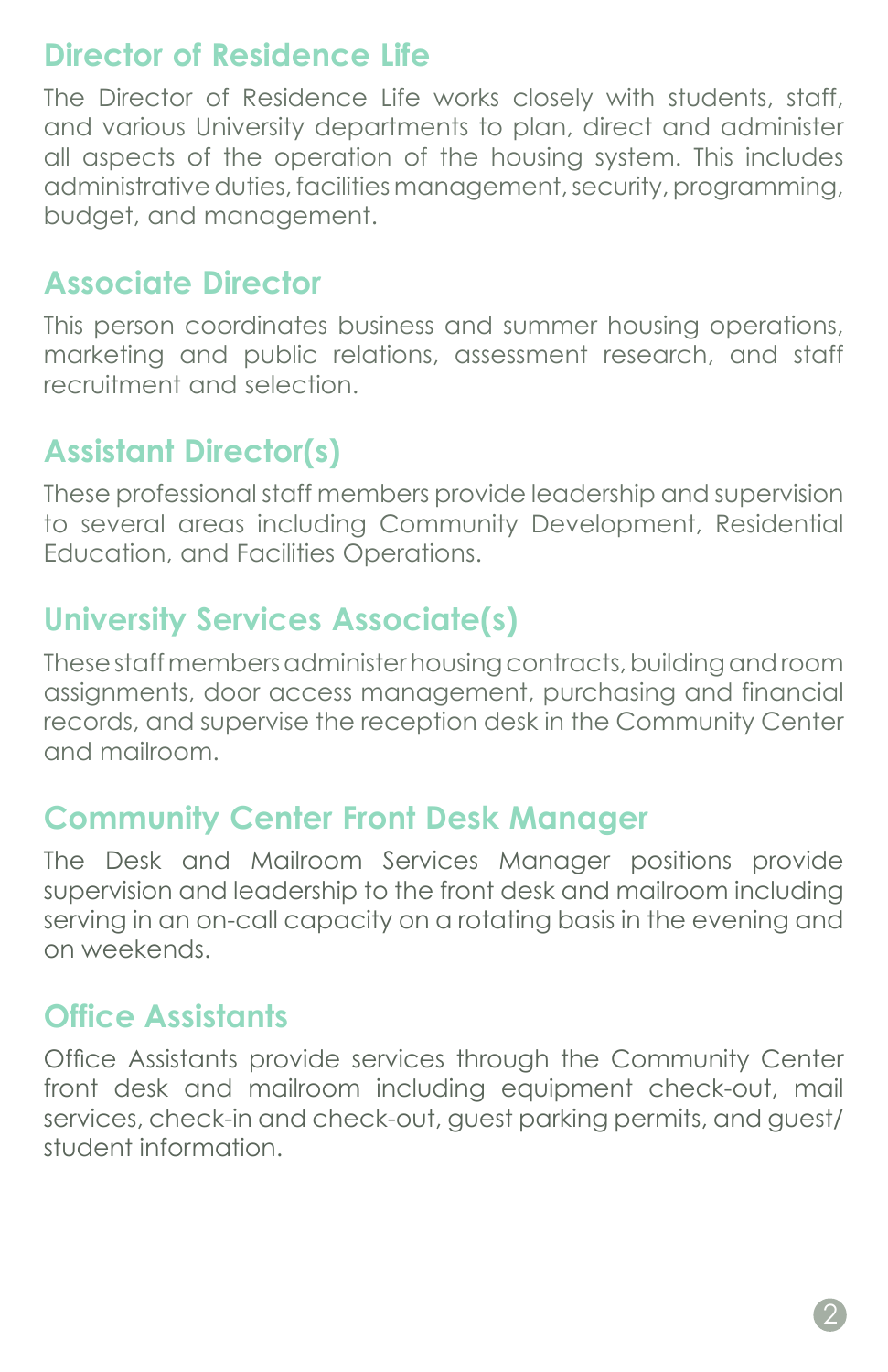## **Facilities Assistants**

Facilities Assistants provide evening and weekend maintenance services for all residential facilities, responding to issues such as door and lock access problems and minor plumbing issues.

## **Facilities Operations Staff**

A Maintenance Mechanic, two Facilities Repair Workers, and two Custodian Lead Staff provide routine maintenance and custodial services.

#### **Website**

Please see the housing website for more information about how to contact your Resident Assistant (RA), Area Coordinator, or other Residence Life staff:

**www.uwgb.edu/housing** 920.465.2040 or ORL@uwgb.edu.

# **COMMUNITY CENTER**

The Community Center offers students living on campus a place to hang out, study, to have social activities and to check out equipment. Students can use:

| Bike Pump          | Vending machines  | Sports Equipment |
|--------------------|-------------------|------------------|
| <b>Board Games</b> | <b>Deck</b>       | Magazines        |
| Parking permits    | Multipurpose Room | Tools            |
| Computer Kiosks    |                   |                  |

After office hours the Community Center is staffed by student staff members to provide services from 4:30 p.m. - 12:00 a.m. (Sunday-Wednesday) and 4:30 p.m. - 2:00 a.m. (Thursday-Saturday) RAs, CAs, and Area Coordinators are on call each evening in case of any type of emergency.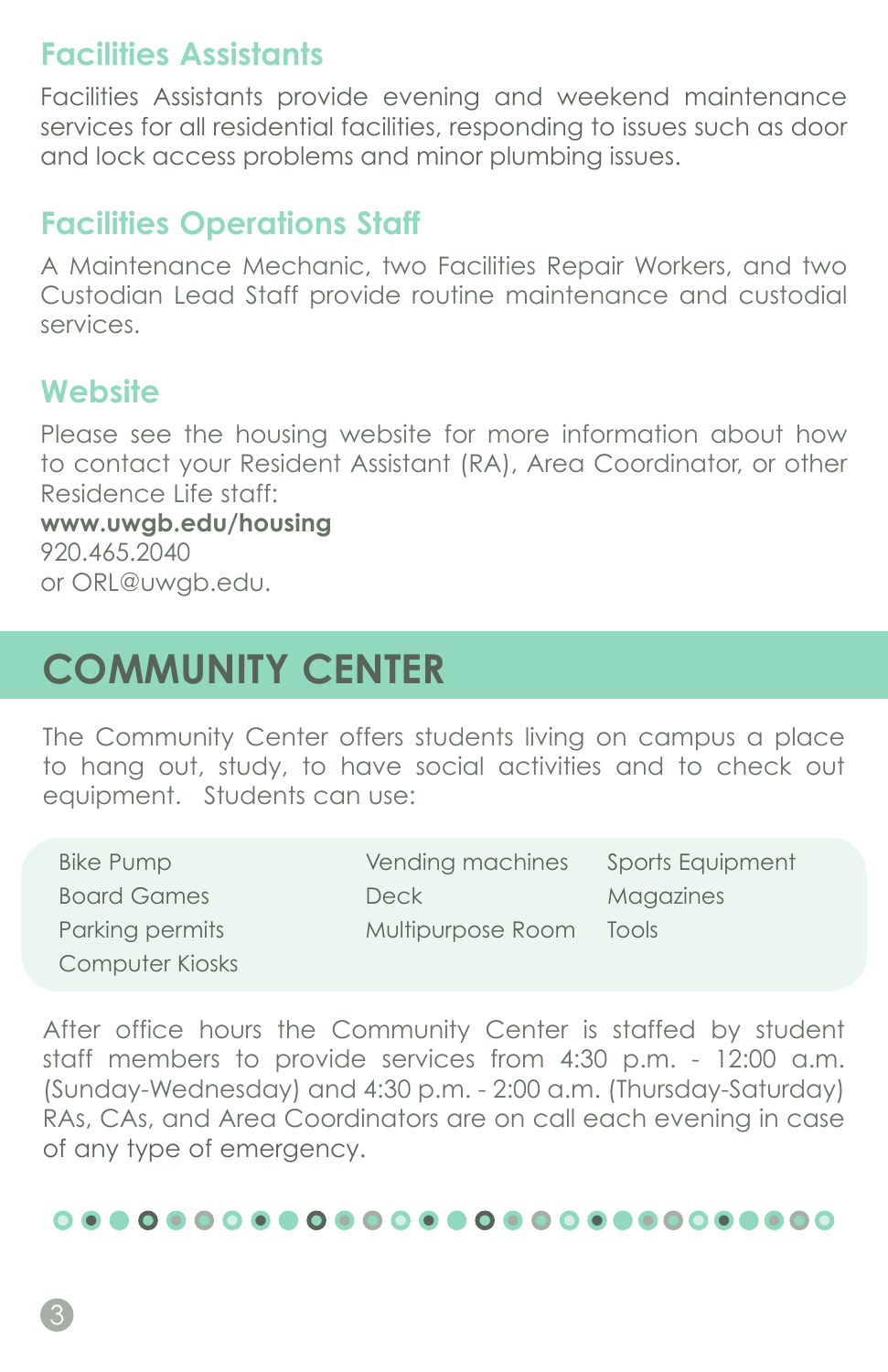# **LIVING ON CAMPUS**

## **Things You Need to Know**

### **Bedroom Furniture**

Your bedroom is fully furnished with a desk, dress, and adjustable bed. When you arrive your bed will be in the "junior Loft" position, the most popular and space efficient set-up, allowing the dresser and other items to be stored under your bed.

Your bed can also be bunked with your roommates using just a rubber mallet, available for check out from the front desk of the Community Center or from you Resident Assistant. Follow the simple instructions which can be found online: **www.uwgb.edu/housing** 

## **Bicycles**

Many students bring bicycles to campus. Racks are provided for storing your bike outside of each building. Please register bikes at Public Safety. You may store your bicycle in your room or apartment providing your roommates are in agreement.

## **Cable Television Service**

60-Channel television service is provided in all residence hall rooms and apartment suites. Residents must however, provide their own television hookup cables. For your television you will need a RG-6 cable (with F-style thread-on type connectors). For your convenience the Phoenix Bookstore carries cables, which may be purchased at the Bookstore upon your arrival to campus, or prior to your arrival via the Bookstore's Website located at **www.thephoenixbookstore.com.**

For the cable channel line-up, please see the housing web site: **www.uwgb.edu/housing**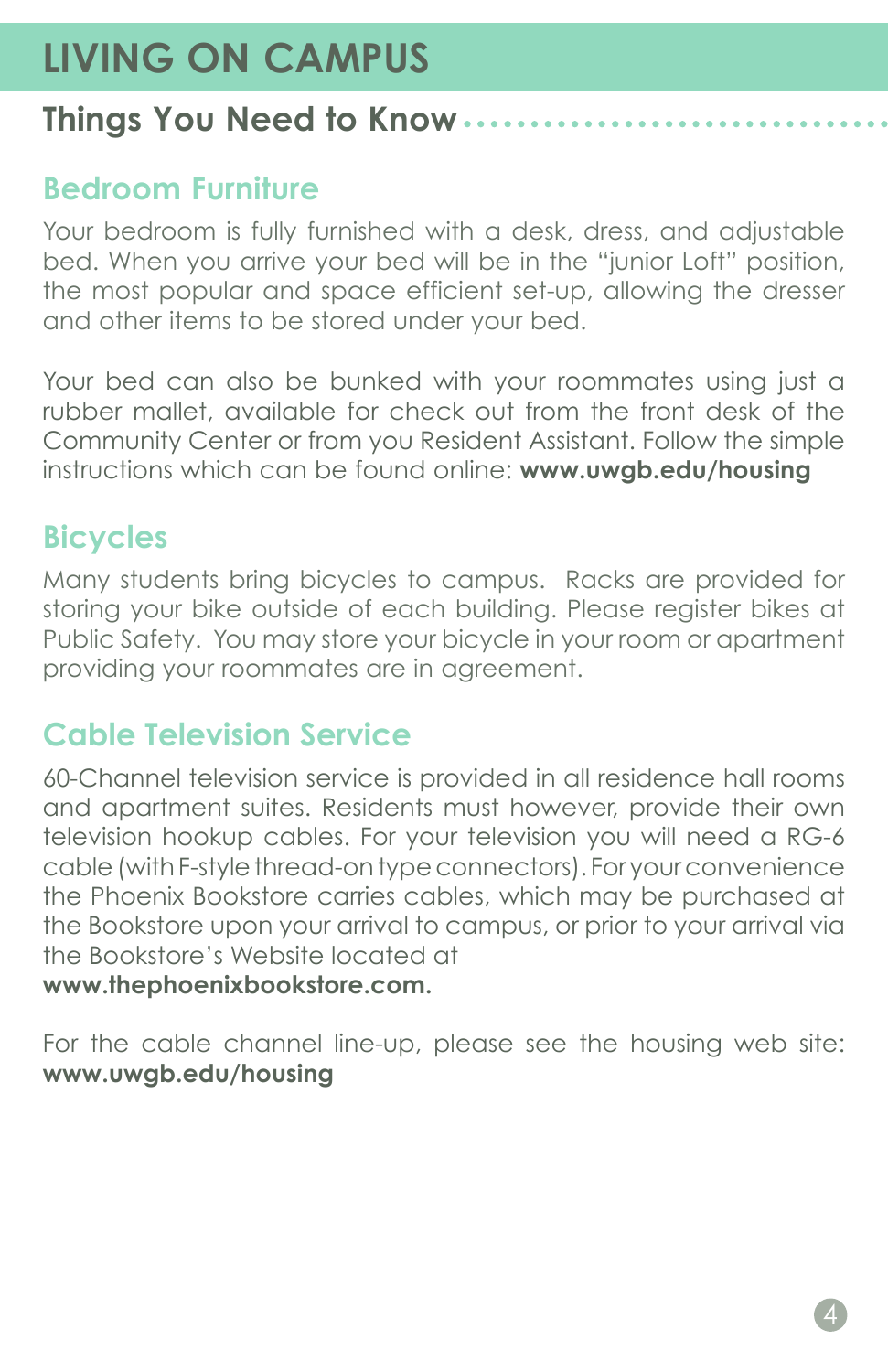## **Cars/Parking**

Anyone keeping a motorized vehicle on campus must have a University parking permit available from the Bursar's office. Temporary parking permits for 1-5 days can be purchased at the Residence Life Office. Free parking permits for guests can also be obtained at the Residence Life Office.

## **Computer Service Center**

The service center, located in the Community Center, provides assistance getting your computer connected to the campus network, ensures your computer is free of viruses, and provides diagnostic and referral services.

#### **Dual-Authentication Security Access**

Students living in University Housing must carry their University ID Card with them at all times to enter their building, room or apartment. Residence Hall rooms and apartment doors are secured with card access plus a personal identification number (PIN). You are responsible for ensuring the security of your PIN and card. The University ID Card is also used for computer printing services, vending machines, and laundry facilities in all buildings.

## **Garbage Removal**

Students are responsible for removal of trash and garbage from their rooms and apartments. Garbage and trash are to be disposed of in the dumpster outside of your building. Pizza boxes must be placed in the dumpster because food remnants contaminate recyclable paper. Residents who leave trash in stairwells, outside of their doors, or who do not properly dispose of their trash will be assessed a \$50.00 removal fee.

#### **Laundry Facilities**

Each residential building is equipped with laundry facilities and vending machines for your use. The machines are operated by using Pass Points on your University ID Card.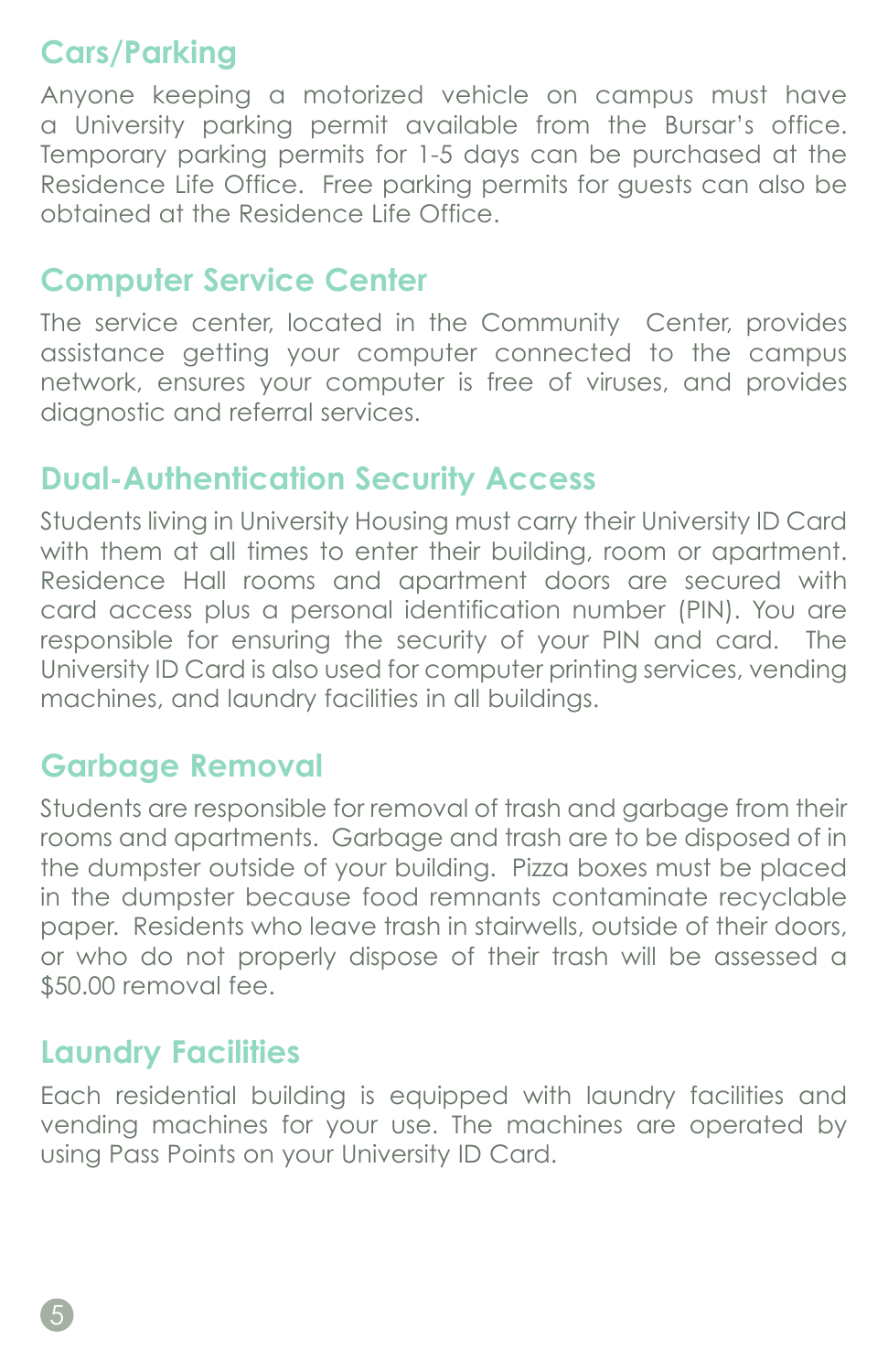## **Mail Services**

Mail is delivered to your mailbox in the lower level of the Community Center. Package pick-up and mail drop-off services are provided.

## **Recycling**

Please help conserve and recycle. Each area of campus is equipped with recycling containers. Please assist with improving our environment and complying with state law by doing your part to recycle. Please see instructions for proper recycling.

Visit **www.uwgb.edu/housing** and use the recycling information in your rooms/apartments when you arrive.

## **Room/Apartment Condition Report**

When you arrive on campus and check in to your room, you will be required to fill out an online room/apartment condition report. It is important that care and attention be made to filling out this condition report. At the end of the year, you will be charged for any damage in your room/apartment not indicated on your condition report when you checked in.

## **Vending**

The Community Center and residence hall and apartment laundry rooms are equipped with vending machines that accept cash or Pass Points on your University ID Card.

## **Wireless Internet Service**

Your building is equipped with high-speed wireless service which can be accessed by following some simple instructions available from the Computer Service Center, located in the Community Center/ Residence Life Office or online: **www.uwgb.edu/resnet**

Your room/apartment is also equipped with a high speed DSL connection (one per student).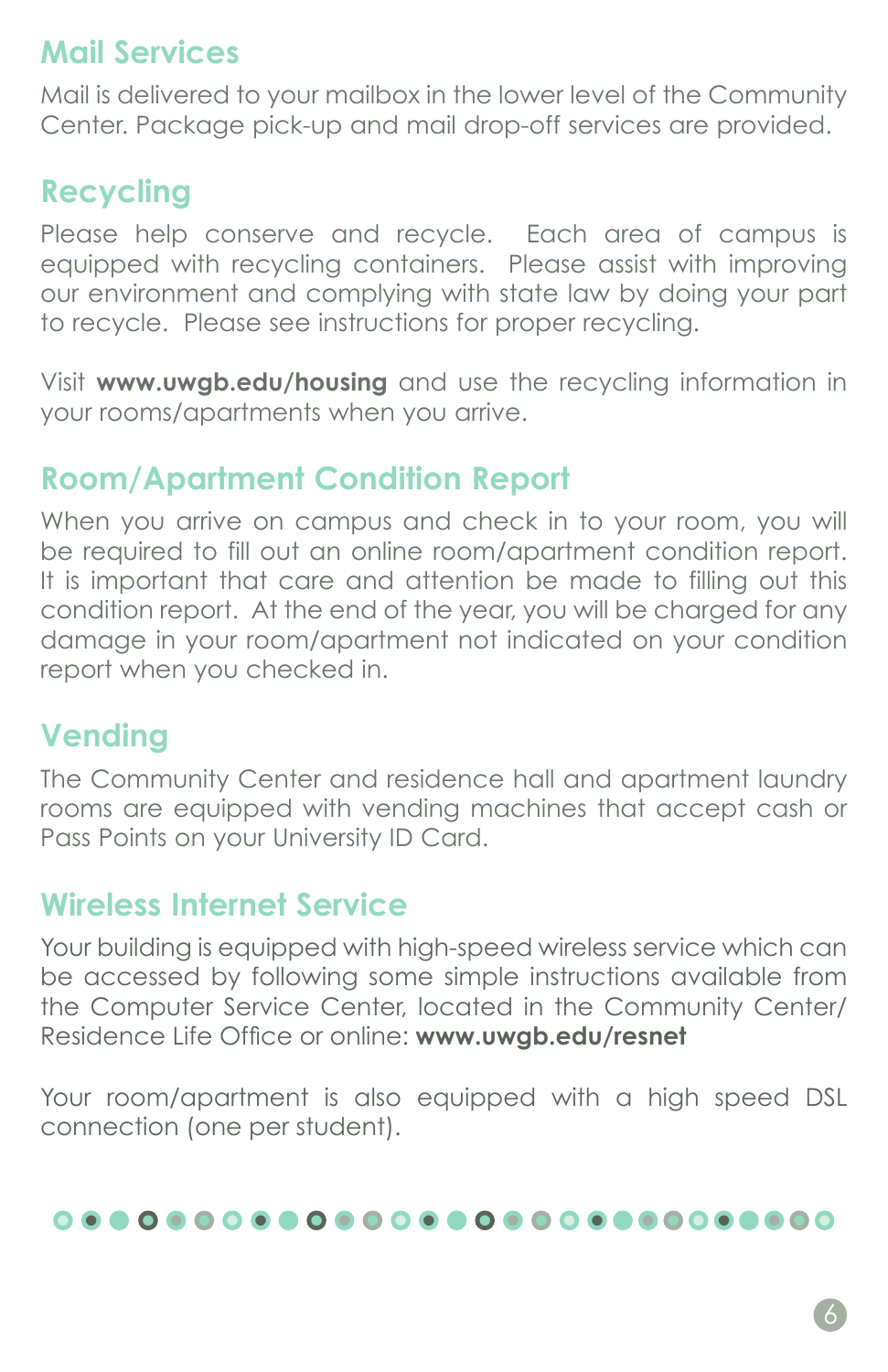# **STUDENT INVOLVEMENT**

#### **Get involved!**

There are a variety of organizations and activities on the UW-Green Bay campus as well as in your own building community. Take advantage of these opportunities to meet people and learn valuable leadership skills.

## **RHAA**

The Residence Hall and Apartment Association (RHAA) is a student governing body for residents, consisting of several appointed and elected positions. Residents vote at the beginning of each year for their representatives.

## **CAB**

The Community Apartment Board (CAB) consists of elected officers, apartment representatives, and all apartment residents that would like to participate! CAB plans activities and programs. Residents can voice opinions regarding apartment and campus living.

## **Community Councils**

Each community of buildings has a council consisting of elected officers, floor representatives, and any other building members interested in getting involved. Community councils plan activities and programs. Residents can voice concerns and opinions to the community councils.

## **NRHH**

The Phoenix Flame Chapter of the National Residence Hall and Apartment Honorary (NRHH) is a group of accomplished leaders who live on campus. Students inducted represent the top 1% of students living on campus. NRHH provides recognition for outstanding individuals and programs on campus as well as regional and national levels. Members act as a resource and as role models to other groups/individuals desiring information about programming and leadership.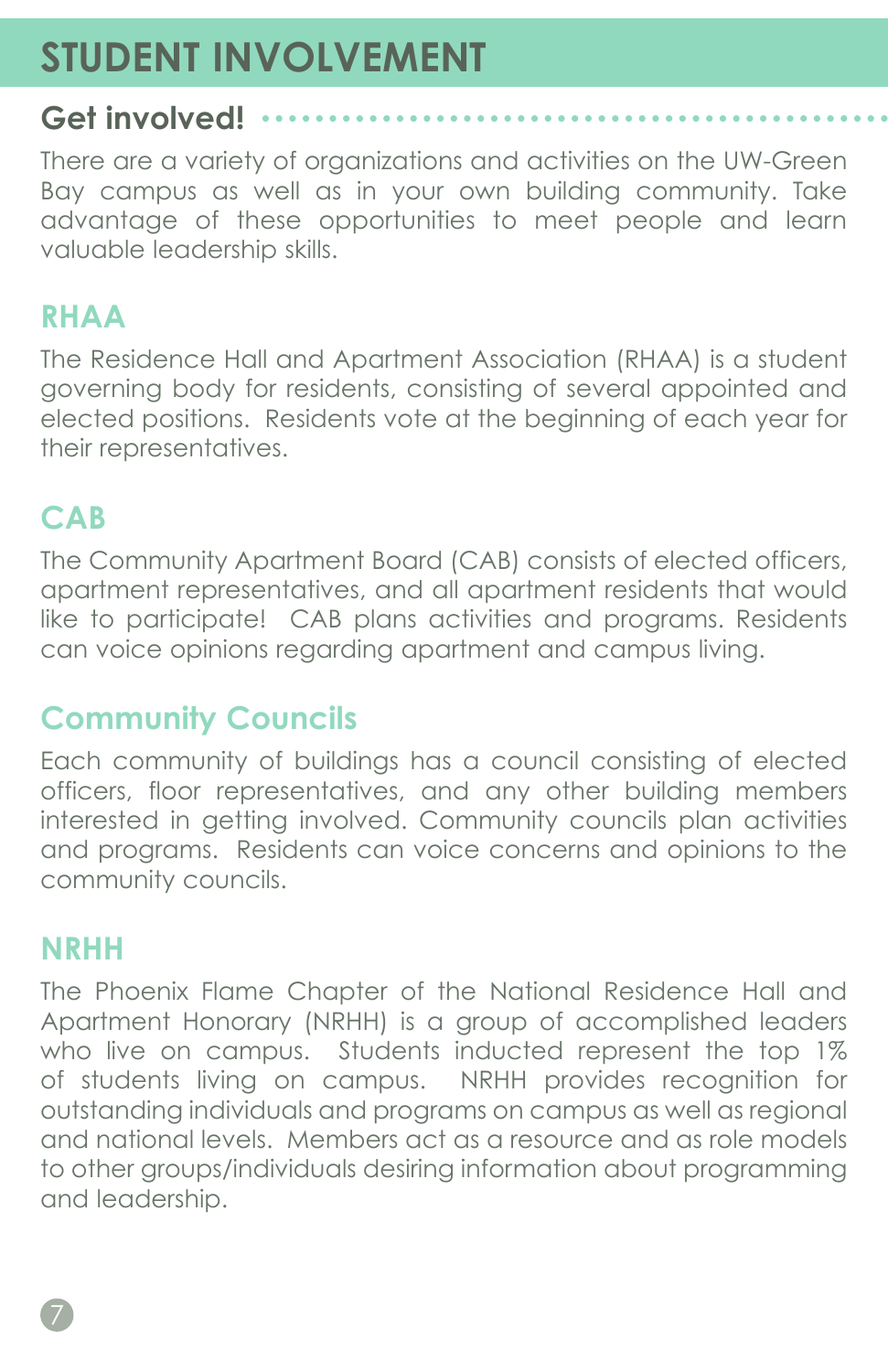# **TAKING CARE OF YOUR ROOM/APARTMENT**

### **Maintenance Request**

General maintenance requests may be made online at: **www.uwgb.edu/housing**. Urgent requests should be reported to the Community Center immediately. Prompt reporting of maintenance concerns frequently prevents minor problems from becoming major ones. RAs are able to assist you with items such as vacuums.

## **Room Condition Report**

Residence Life provides students with a fully furnished room or apartment that is clean and well-maintained. It's the students' responsibility to log conditions of the room upon move in by completing the online Room Condition Report no later than 72 hours after check-in. Aside from normal wear and tear, students are held financially responsible for maintaining the condition of their room/ apartment, and may be billed for any unreported damages when moving out. Your failure to complete the room condition report by the deadline will be interpreted as an acknowledgement that nothing is missing or in need of cleaning or repair.

## **Attaching Items**

When attaching items to your wall, use poster putty or blue painters tape, available at your local department store or University Bookstore. Please do not use nails, tacks or tape of any kind on your walls, doors, or furniture. TVs may not be mounted to walls.

#### <u>. . . . . . . . . . . . .</u>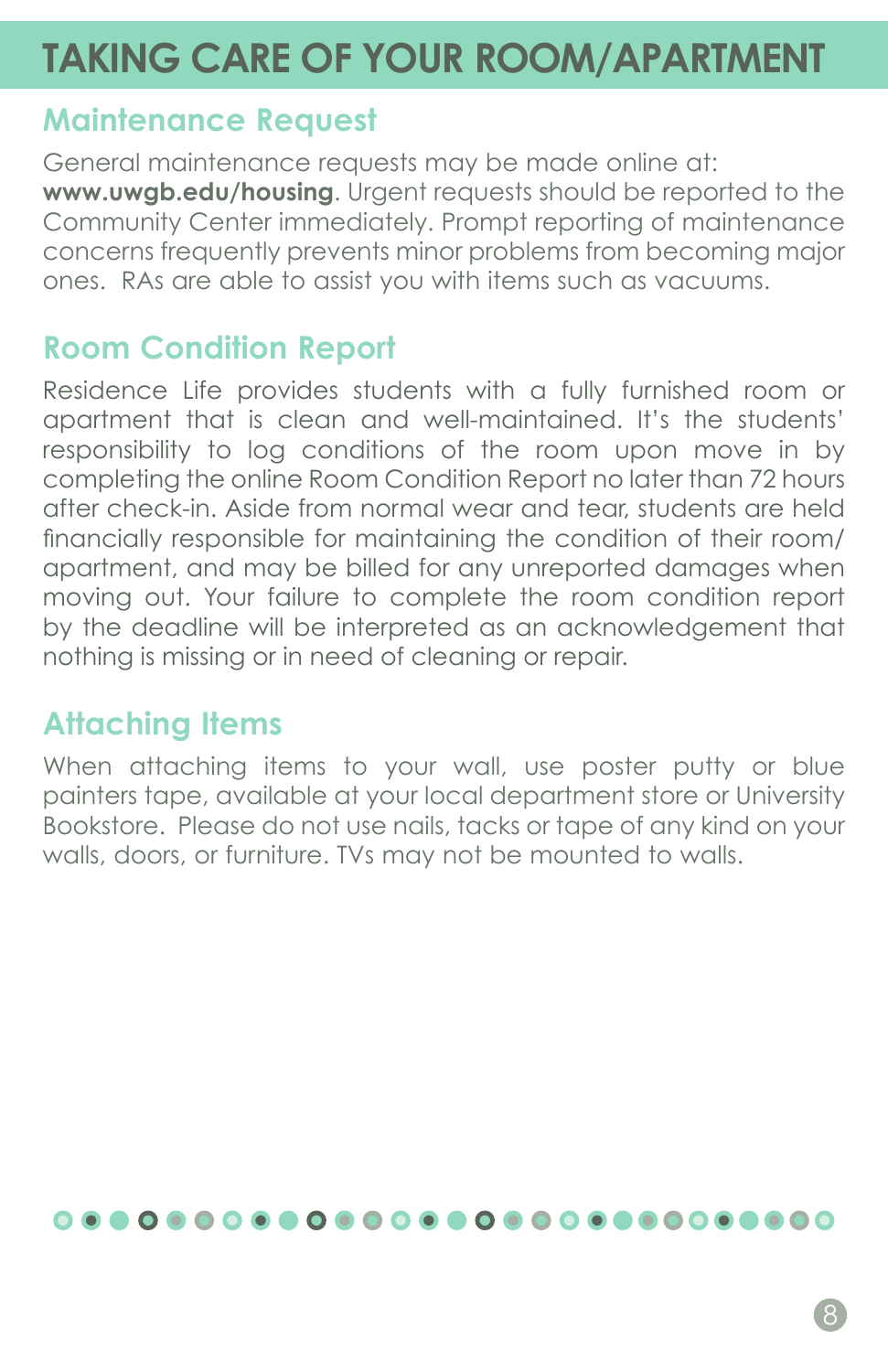# **ROOMMATE GUIDE**

#### **Roommates**

The following information is provided to give you a positive, proactive approach to living with a roommate. Usually roommates get along just fine, but when they do not get along, it is important to deal with the problems as soon as they arise. Please take the time to talk with your roommate now. If necessary, there are several resources to help address a situation. RAs have been trained to assist with roommate concerns. If discussing your concerns with your roommate is unsuccessful, you are encouraged to talk with your RA or Area Coordinator. When you arrive to campus, your RA will have you and your roommate(s) complete a Roommate Agreement form.

# **BASIC SUGGESTIONS:**

- Try to get to know each other better.
- Be open: ask, listen, discuss. Don't wait until things escalate.
- Treat your roommate as an equal.
- Respect your roommate's right to privacy or personal time alone.
- Be sensitive to each other's moods. Everyone has bad days, so try to understand when your roommate has one.
- Avoid trying to "reform" or correct your roommate. Don't expect him/her to conform to your standards or accept your beliefs.
- Respect your roommate's right to study. Don't cause interruptions or make unnecessary noise.
- Work out the division of chores. Don't wait for your roommate to take care of the housekeeping.
- Discuss use of personal property such as computers, cell phones, clothing, food and other items.
- Discuss cleaning
	- **-**How important is a clean/neat room?
	- **-**Who should do which jobs?
	- **-**How frequently should we clean?
	- **-**What if one of us doesn't do his/her job?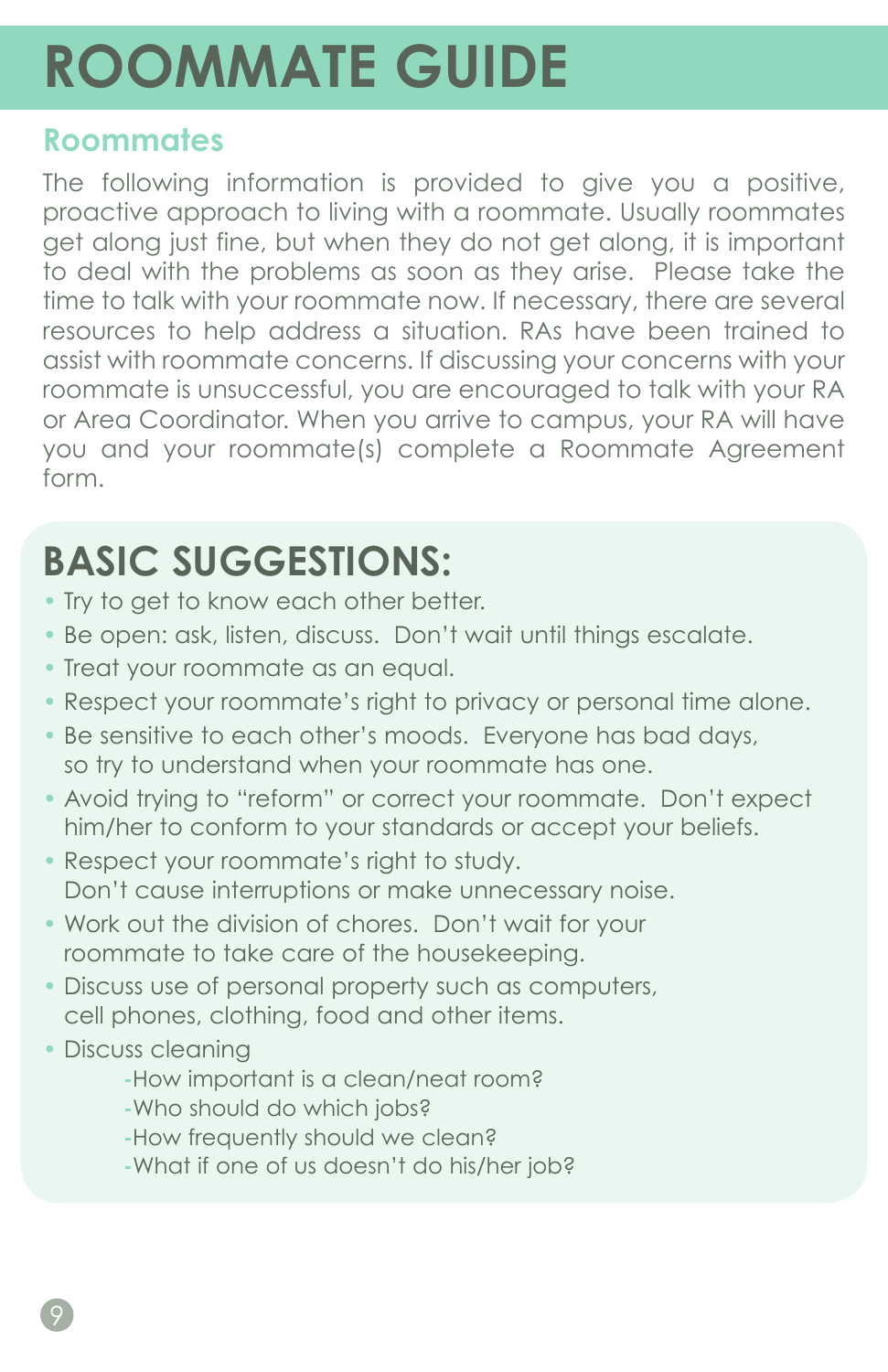## **Communication**

Communication is the key to developing a compatible roommate relationship! Try to speak freely and openly in person from the very beginning. Avoid talking through texts, IMs, Facebook and other social medias.

## **Respect**

Respect each other! Remember...a good roommate relationship needs continual attention, care and reflection!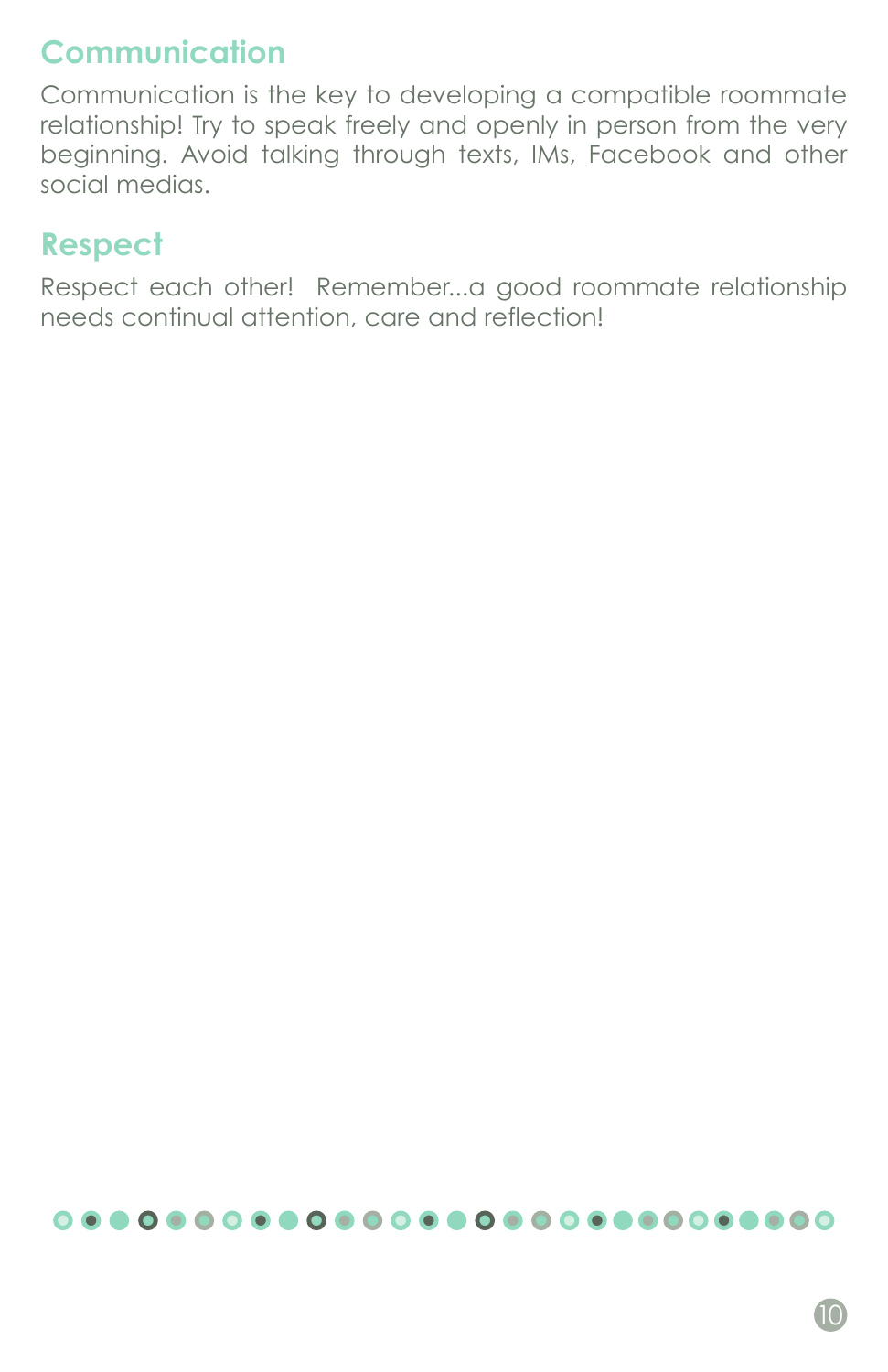# **UNDERSTANDING EACH OTHER**

#### **Habits and Preferences**

This section focuses on the similarities and differences between you and your roommate(s). It is assumed that there will be varying degrees of response because each person is unique. It serves as a reminder of how important it is to appreciate differences and learn to compromise. Listen carefully and give feedback to your roommate.

## **Visitation**

- At what times would you be most likely to have visitors?
- How will you handle a problem from visitors?

## **Sleeping**

- When do you like to go to bed? Get up?
- Are you a "nap" taker?
- Can you sleep with lights/music/television on?
- What compromise will we make?

## **Study Habits**

- When do you like to study?
- Do you prefer to study in your room/apartment?
- Do you study with or without music?
- How frequently do you study?
- Is school easy or hard for you?
- If study habits conflict, how can we work it out?

## **Sharing of Items**

- Do you mind lending your clothes? Money? MP3 Player? Books? Toiletries? DVDs/CDs? Computer? Cell Phone?
- How will we resolve a situation if one of us borrows without asking?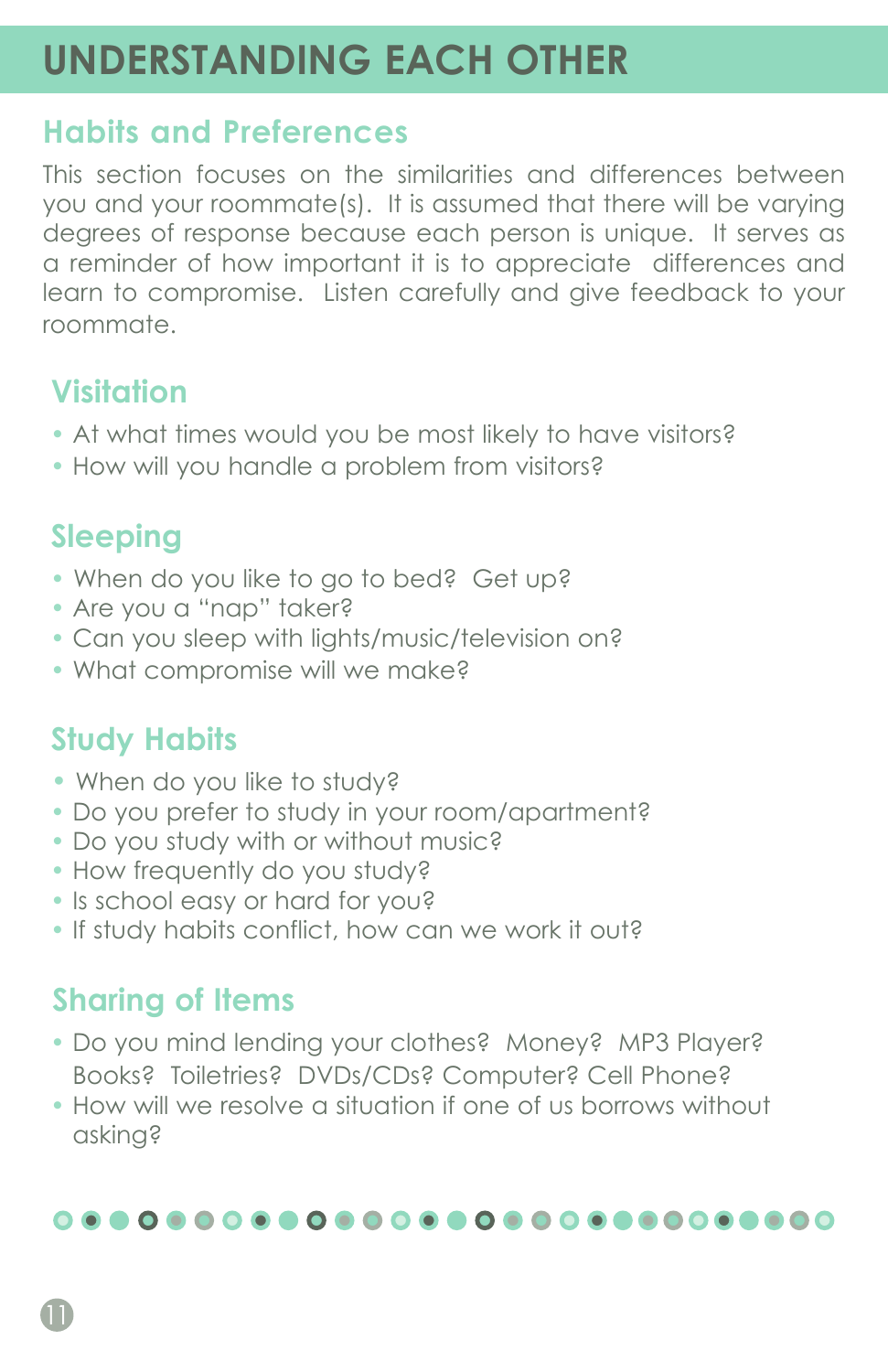# **GETTING TO KNOW YOUR ROOMMATE**

## **A Discussion Guide**

Getting along with your roommate requires that you understand him/her. To understand another, it is helpful to learn about their values, beliefs, culture, and background. Spend some time with your roommate sharing things about you, your opinions and aspirations with one another. Listen and ask questions as you develop a sense of who you are!

## **How to Begin**

Try to find a location where there will be minimal interruptions. Each of the following sections asks you to use topical sentences as starting points for discussion.

Take turns responding to each item. Ask for clarification if you are not sure what your roommate(s) is/are saying to you. You may also discover some things about yourself!

## **My Background...**

Attempt to honestly express your feelings and your perceptions of life. Sharing more than just the basic facts will help develop a stronger roommate relationship.

- What I can say about my family...
- What seems important to tell you about my previous educational experience...
- How I describe the people I spend a lot of time with at home...
- The way I characterize the area where I grew up (my neighborhood, town, people who live there)...
- What I was most involved in last year.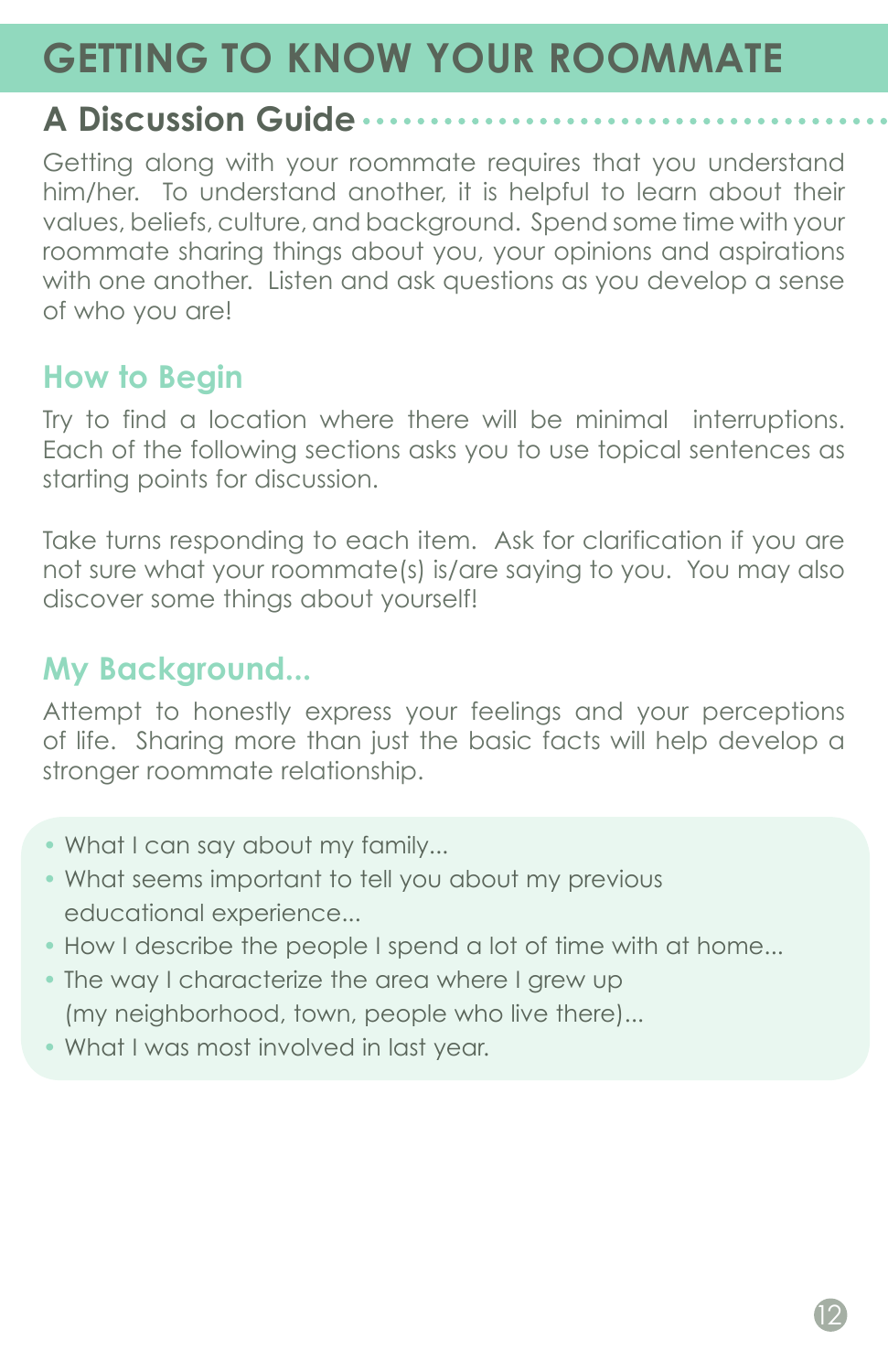## **Personal Preferences and Characteristics**

- How I feel about my possessions (what is okay to lend, what I prefer others not use)...
- What my study habits are like...
- How important academic success is to me...
- What my health is like most of the time...
- What I like to do for exercise...
- How I feel about drugs and drinking...
- My attitude toward dating...
- How hard/easy it is for me to make friends...
- How much sleep I need...
- The kind of music I like...
- How I feel about religion...
- What I'd like to do in my spare time...
- What is important to me in a roommate relationship...

## **Some Things About My Emotional Style**

You may have to think about this before you respond. Try to extend your level of self-awareness and openness. How you experience and express your feelings will have much to do with how easy you are to get along with! Roommates who enjoy living with each other typically read each other's feelings and respond with empathy. Sharing the following information may make understanding and responding to each other easier over the year.

- What I am like when I am feeling down or upset...
- How hard it is for me to let people know what I am feeling...
- Something that will usually cheer me up when I'm down is...
- How I am when things are going really well...
- How I am when I am angry...
- Times when I would prefer to be left alone...
- What my mood is like most of the time...
- Something that can make me tense or uptight is...
- What I am like when I feel pressured...
- Something that is likely to annoy me...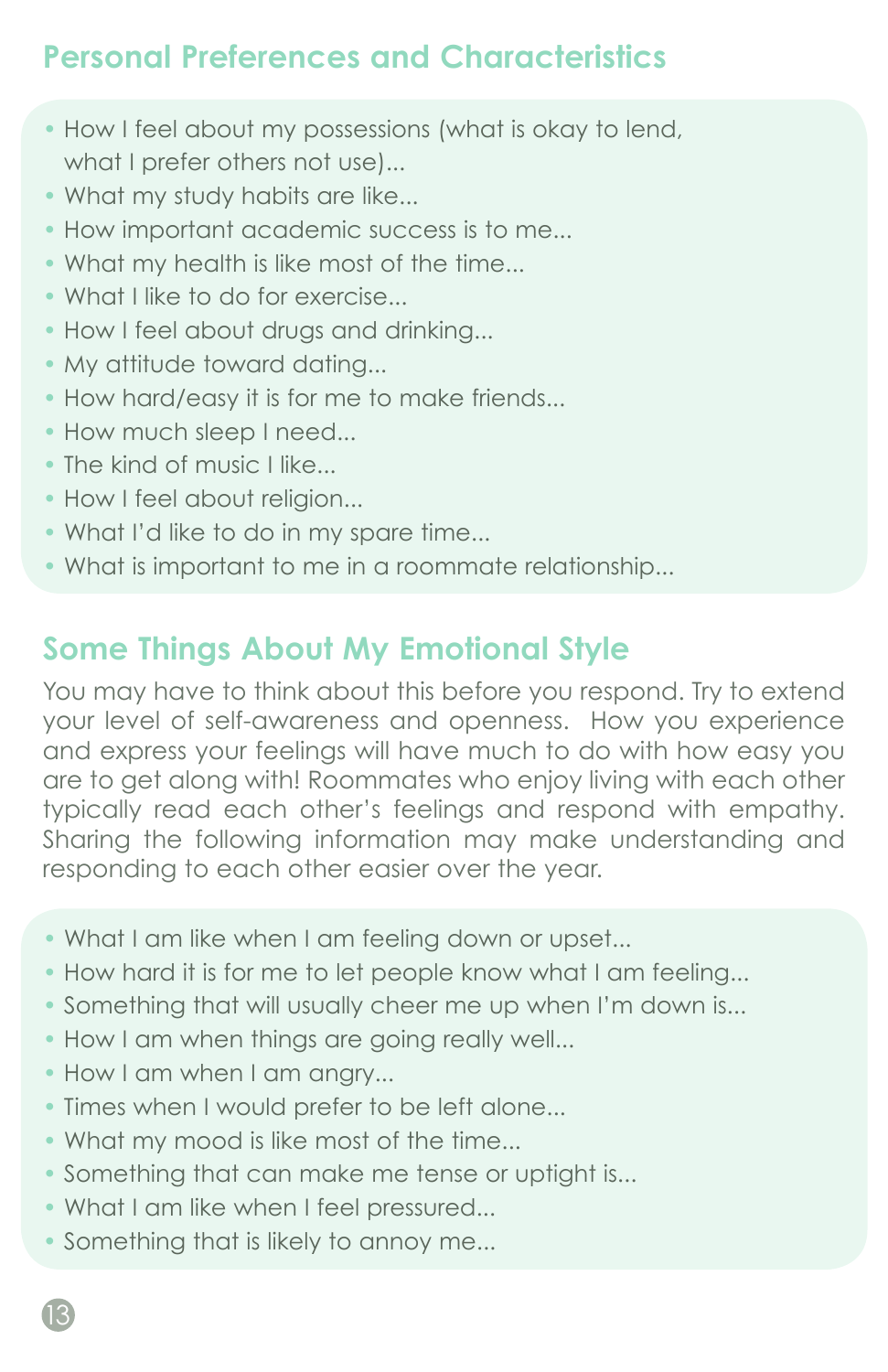# **RESOLVING ROOMMATE CONCERNS**

If you have tried to resolve a conflict between you and your roommate(s) and you are still experiencing problems, please contact your Resident Assistant and he/she will offer resources and suggestions. Your Resident Assistant will listen and provide guidance to help resolve the problem. He/she will be objective to all persons concerned in order to achieve a discussion where all persons feel listened to and a resolution of the issues is achieved. Your Resident Assistant may also utilize, or refer back to, your Roommate Agreement, an excellent resource to aid in this process.

## **When the Mediation Process is Unsuccessful**

The Office of Residence Life realizes that there are times when attempts to resolve differences are unsuccessful. In these situations, we understand that a room change may be the best option. If you have attempted to resolve a conflict without success, contact your RA or Area Coordinator to discuss alternative living arrangements.

# **Community Living "Bill of Rights"**

I have the right to read and study in my room

Unreasonable noise and distractions inhibit the exercise of this right

I have the right to expect that a roommate will respect my personal belongings

I have the right to sleep without undue disturbance from noise, guests, or activity

I have the right to a clean environment

I have the right to free access to my room without pressure from my roommate

I have a right to personal privacy

I have the right to have my grievances heard

I have the right to be free from fear of intimidation, physical and/or emotional harm

I have the right to confront, in a tactful manner, when these rights are not respected